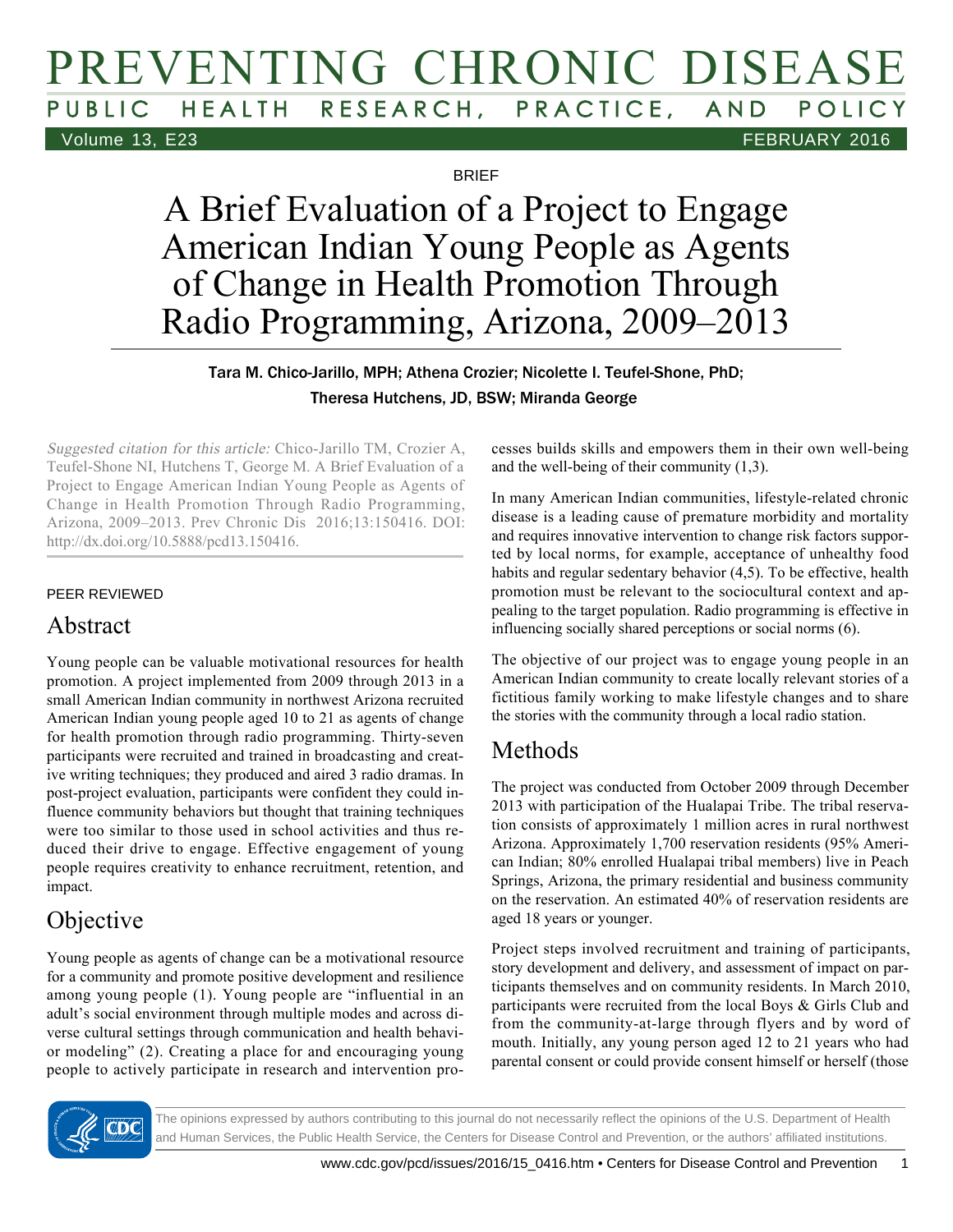aged >18 years) was eligible to participate. Because of initially poor recruitment outcomes, possibly resulting from attendance at off-reservation schools and competition with other activities, such as school sports, the minimum age was lowered to 10 years in June 2010.

From July 2010 to December 2011, participants attended afterschool and summer-training sessions that consisted of 1) didactic education on the role of healthy lifestyle behaviors and food choices and regular physical activity in sustaining health and 2) interactive activities in radio broadcasting and creative writing. Participants used Fooducate (Fooducate, Ltd), an application for smartphones that scans product barcodes to show nutrition information and support healthy food choices. Onsite mentorship from an outside broadcasting professional and modules on public speaking and creative writing were used to enhance skills in story development, broadcast delivery, and technology. By July 2012, participants had completed 3 stories and recorded them in English (the participants' primary language) for broadcast on the local radio station. To enhance recruitment and retention, incentives such as after-school snacks and iTunes music cards, were offered to those who attended trainings sessions and participated in activities.

Evaluation consisted of 2 semistructured focus groups that were completed after the project ended in July 2013 and allowed participants to discuss their influence in the community and to reflect on their overall participation. Participants and their parents provided consent for participation in the focus groups, which were conducted in English and recorded through note taking. Notes were analyzed for content and themes using a multi-investigator consensus technique (5,7).

Project procedures and protocol were approved by the Hualapai Tribal Council and the Office of Human Subject Protection at the University of Arizona.

## Results

Sixty-five members of local Boys & Girls Club received information on the project. Throughout the 30 months of program implementation (training, story development, and broadcast education), 37 young people participated in the program; their ages ranged from 10 to 21 years.

In July 2012, each of the 3 dramas was aired twice per week during 3 consecutive weeks. The recorded broadcasts were enhanced with improved sound technology and re-aired in October 2012. The story followed a family consisting of young people, parents, grandparents, aunts, and uncles as they discussed opportunities for being physically active (eg, walking on popular foot paths, using the local fitness center) and shopped for food and ate fast food off the reservation. Characters were portrayed as change agents, early adopters, later adopters, and change resistors. After the stories were aired, the participants stayed engaged in radio program development and developed weekly radio programs that addressed health and nonhealth–related topics.

In July 2013, focus group participants ( $n = 11$ ) indicated that they realized their ability to influence the community to make healthy lifestyle changes. They also believed that the local radio station was beneficial in informing the community about health issues because of the reach of the dramas and other radio programming. Half were confident they could motivate their community to be more active through their drama performance.

Participants agreed they gained new skills in radio broadcasting. They enjoyed being able to create, record, and broadcast their own radio dramas. However, they felt the instructional components were similar to those used in school activities and thus negatively affected their interest in the training and the project as a whole. They indicated they would be more interested if more time were allotted to radio broadcasting and equipment use. Participants also indicated that the program could be improved by employing participants at the radio station in paid positions during the summer.

The steps taken to enhance recruitment and retention midway through the project were moderately successful. One unanticipated positive outcome was that because of their enthusiasm for broadcasting, participants were inspired to develop other programs (interviews with community members, film reviews, and sports news programs) that were not directly related to the goals of the program.

## Discussion

For this project, young people were motivated to become active change agents in their community. One lesson learned was that nonschool–based training for young people needs to balance the goal of education and skill building with fun. In the initial stage of training on broadcast and story development, participants were required to spend significant amounts of time working around a table. This instructional method did not captivate their interest. Strategies to engage young people more effectively might include integrating interactive activities that would allow them to explore their creative interests and budgeting for an hourly wage so that participants could be paid.

The lessons learned in recruitment, retention, and training in this small American Indian community may be relevant to other settings. Engaging young people as change agents is heralded as an

The opinions expressed by authors contributing to this journal do not necessarily reflect the opinions of the U.S. Department of Health and Human Services, the Public Health Service, the Centers for Disease Control and Prevention, or the authors' affiliated institutions.